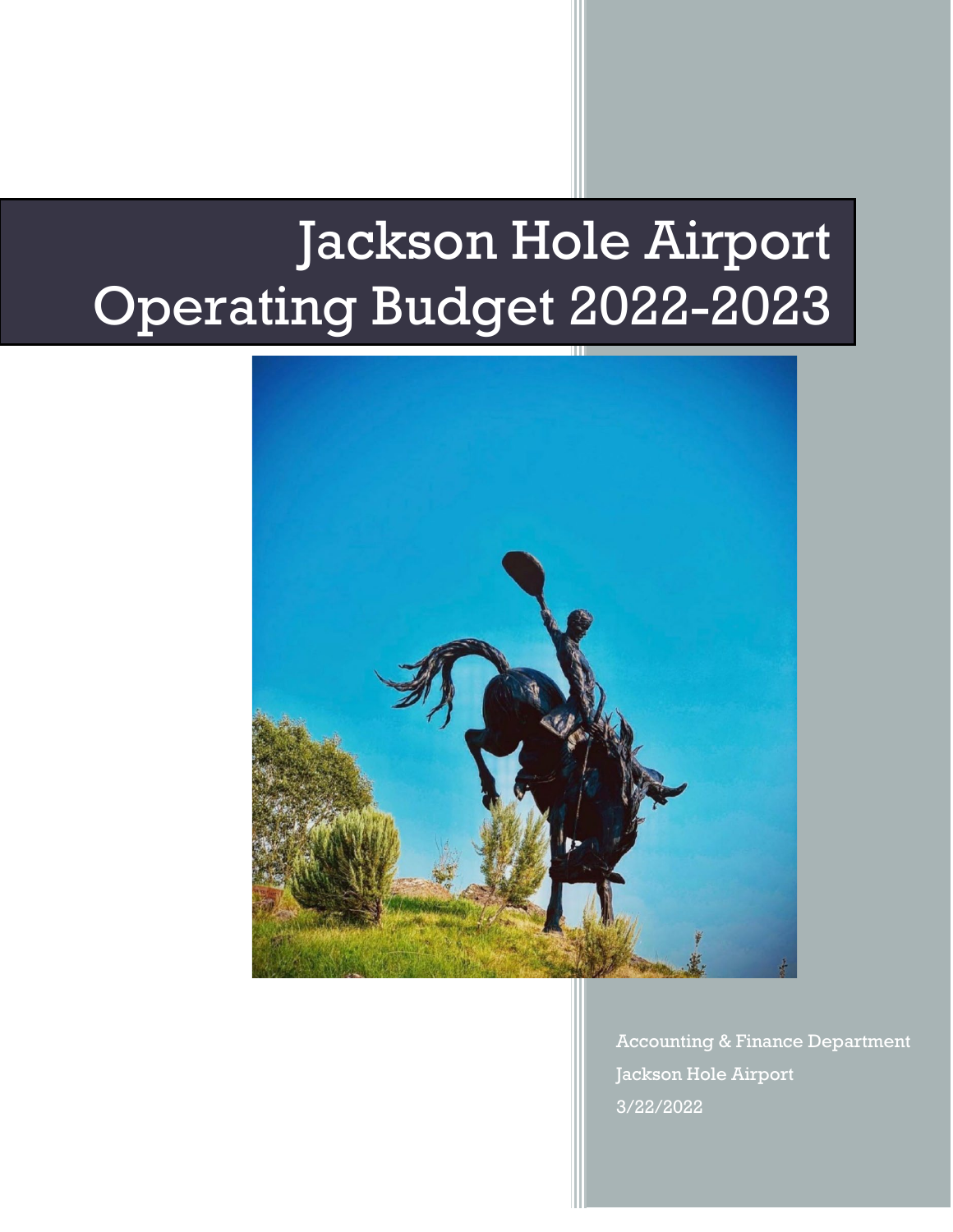## **Table of Contents**

| <b>BACKGROUND</b>                                                                                                                                                                                                         | $\boldsymbol{2}$                                               |
|---------------------------------------------------------------------------------------------------------------------------------------------------------------------------------------------------------------------------|----------------------------------------------------------------|
| <b>IMPACTS OF COVID-19</b><br><b>AIR SERVICE</b><br><b>FINANCE</b><br><b>OPERATIONS</b>                                                                                                                                   | $\boldsymbol{2}$<br>$\begin{array}{c} 2 \\ 3 \\ 3 \end{array}$ |
| <b>AIRPORT ACTIVITY</b>                                                                                                                                                                                                   | 3                                                              |
| <b>BUDGET GOALS</b>                                                                                                                                                                                                       | 3                                                              |
| JACKSON HOLE AIRPORT BOARD BUDGET SUMMARY                                                                                                                                                                                 | 3                                                              |
| <b>AIRPORT OPERATIONS</b><br><b>SECURITY OPERATIONS</b><br><b>FUEL FARM</b><br><b>FIXED BASE OPERATION</b>                                                                                                                | 5<br>5<br>5<br>5                                               |
| <b>AIRPORT OPERATIONS REVENUE SUMMARY</b>                                                                                                                                                                                 | 6                                                              |
| <b>AIRPORT OPERATIONS EXPENSE SUMMARY</b>                                                                                                                                                                                 | 8                                                              |
| <b>AIRPORT OPERATIONS BUDGET COST CENTERS</b><br><b>AIRFIELD COST CENTER</b><br><b>LANDSIDE COST CENTER</b><br><b>TERMINAL</b><br><b>OTHER BUILDINGS AND GROUNDS</b><br><b>ENVIRONMENTAL</b><br><b>COMMUNITY OUTREACH</b> | 9<br>11<br>11<br>11<br>11<br>12<br>12                          |
| <b>SECURITY OPERATIONS BUDGET</b>                                                                                                                                                                                         | <u>13</u>                                                      |
| FUEL FARM OPERATIONS BUDGET                                                                                                                                                                                               | 14                                                             |
| <b>FIXED BASE OPERATIONS BUDGET</b>                                                                                                                                                                                       | <u>15</u>                                                      |
| <b>DEBT</b>                                                                                                                                                                                                               | <u> 16</u>                                                     |
| <b>APPENDIX 1-CAPITAL PLAN</b>                                                                                                                                                                                            | 167                                                            |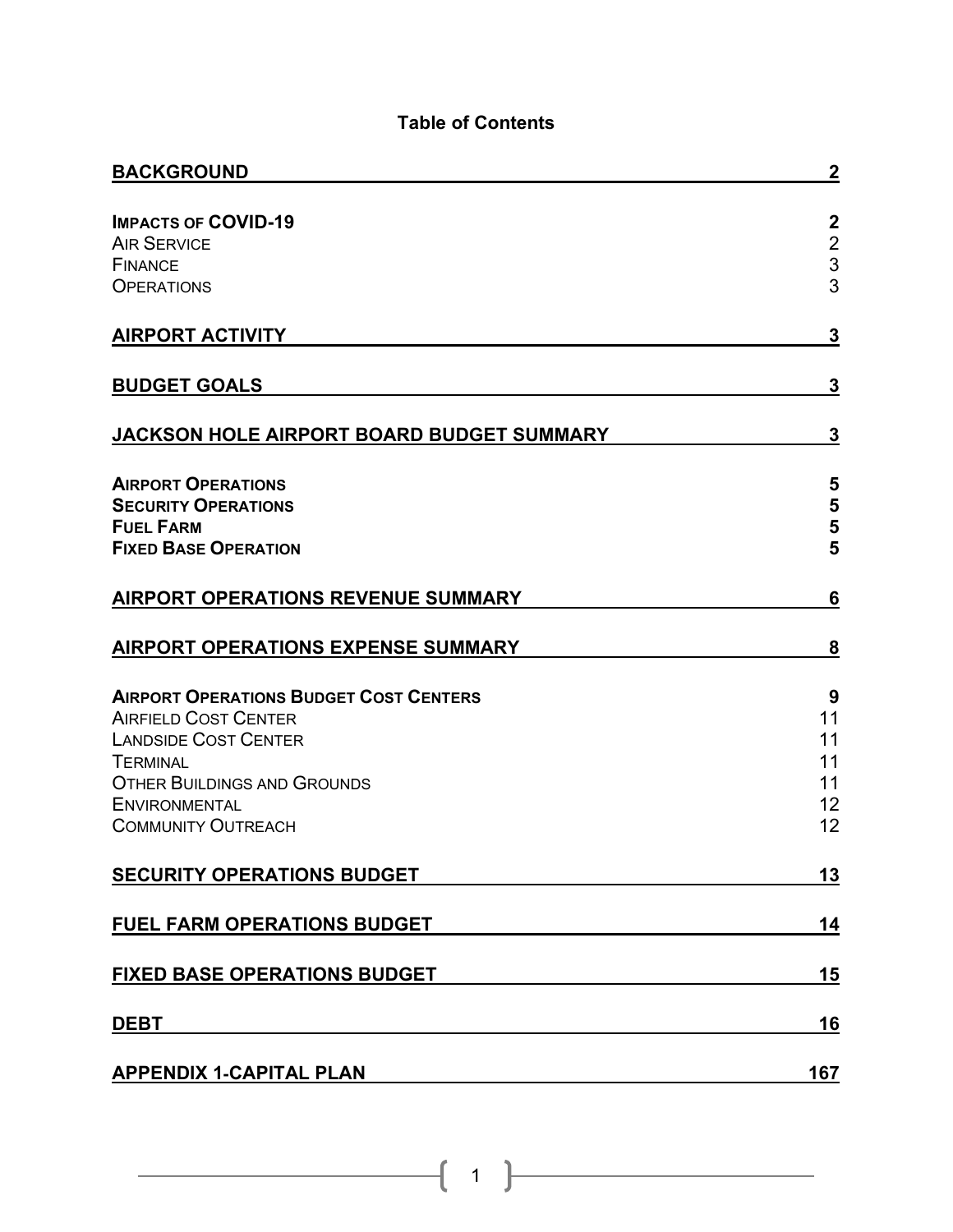#### <span id="page-2-0"></span>**Background**

The following pages present the Jackson Hole Airport Board's ("the Board") operating budget for fiscal year 2022/2023. The Board consists of five members jointly appointed by the Town and County. The Joint Powers Agreement sets forth the terms by which the Town, County and Airport operate. Under this agreement, the Town and County annually review the Airport Budget. The Town and County also sign all FAA grant agreements as co-sponsors. The Board operates under the authority of both an Airport Board under Wyoming State Statute and as a Joint Powers Board and holds ownership of all facilities, equipment, lease holdings and operating rights.

The Board adopted a Certificate of Organization on January 2, 1968, pursuant to the Town of Jackson Ordinance and Board of Teton County Commissioners Resolution officially forming the Airport Board and electing officers. Annually the Certificate of Organization is renewed, and new officers are elected as appointed by the Town and County. For the year February 1, 2022 – January 31, 2023, the slate of officers is: Bob McLaurin, President; Ed Liebzeit, Vice President; Valerie Brown, Treasurer; Rob Wallace, Secretary; and John Eastman, Member. The Board operates the Airport inside the boundaries of Grand Teton National Park ("the Park") under a Use Agreement with the U.S. Department of Interior.

The Board's fiscal year is from July 1 – June 30 each year. Once the Board approves the budget it is submitted to the Town and County for review by May 1st of each year. Changes to the Board approved rates and charges are made prior to July 1 by resolution. This includes changes to ground transportation fees, parking fees, rents, and other standard fees. The Board approved rates and charges can be found on the airport website at [https://www.jacksonholeairport.com/records-reports/board/.](https://www.jacksonholeairport.com/records-reports/board/)

The Board operates the Airport as a business enterprise to be financially self-sufficient. The Airport does not have the authority to tax and does not use local tax dollars, property tax or sales tax. The Airport is funded through fees paid by airport users, including airlines and businesses that operate at the airport. The airport is a key piece of infrastructure for our community, connecting citizens and employers to the country and globally. The airport supports not just passenger travel but also search and rescue, wildland firefighting, air medical, the National Park Service and Wyoming Game and Fish, among many other activities. [\(http://www.dot.state.wy.us/home/aeronautics/2020](http://www.dot.state.wy.us/home/aeronautics/2020-aviation-economic-impact-study.html) [aviation-economic-impact-study.html\)](http://www.dot.state.wy.us/home/aeronautics/2020-aviation-economic-impact-study.html)

#### <span id="page-2-1"></span>Impacts of COVID-19

#### <span id="page-2-2"></span>*Air Service*

While 2020 saw traveler numbers reduced due to the COVID 19 pandemic, the Airport began a recovery with the start of the summer season mid-June 2020. This continued through 2021 with the Airport seeing 499,609 deplaned visitors. The airlines continue to view Jackson as a solid market with service to 14 non-stop destinations in the summer of 2022.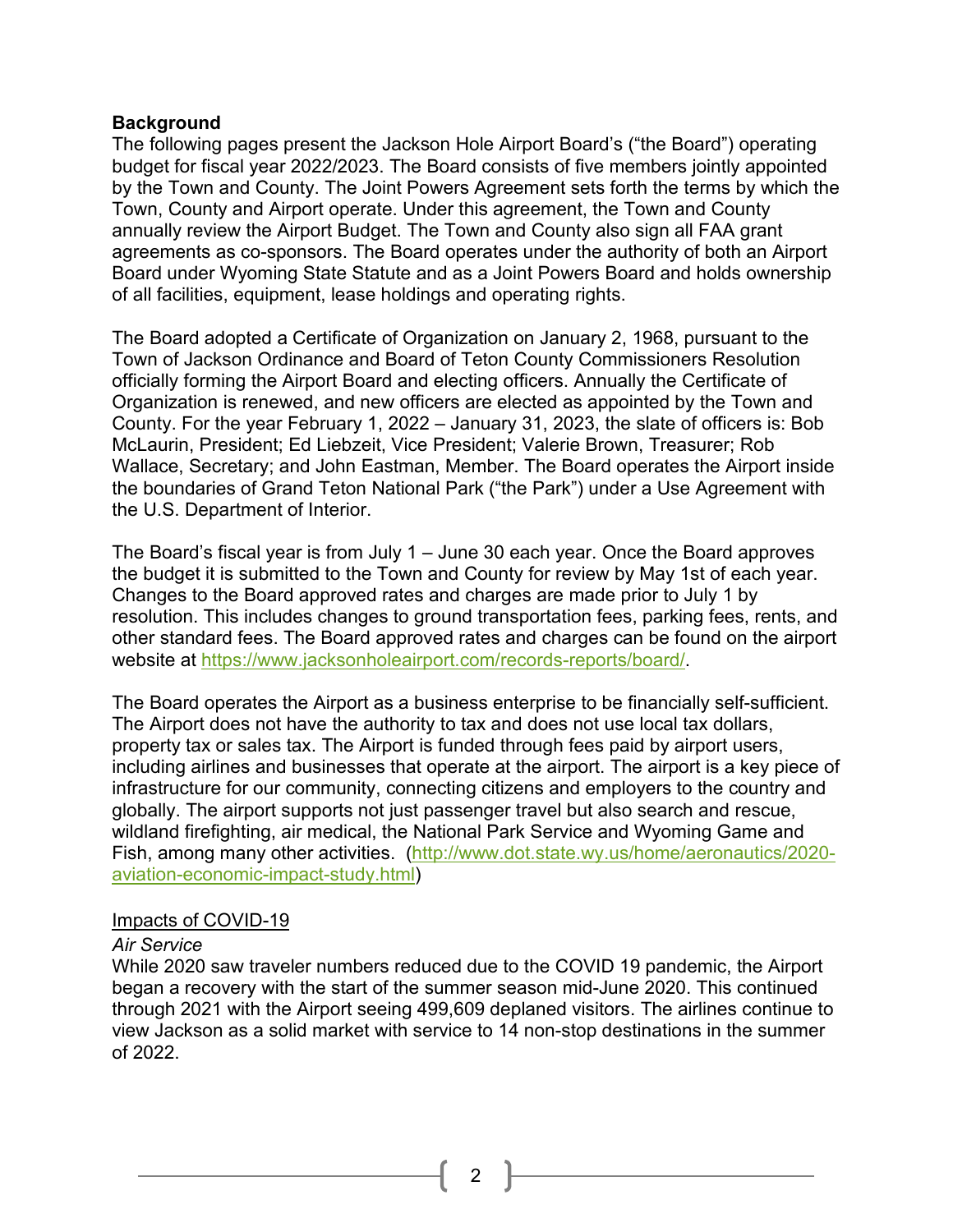### <span id="page-3-0"></span>*Finance*

While demand for air travel continues to recover Airport staff works to determine what expenses are immediately necessary and which can be deferred and accomplished later in the budget year as more information is available regarding revenue. The Airport finance department, project managers and engineers frequently review the cashflow and capital plan to ensure the financial plan established with the budget remains on track and is aligned with the budget.

## <span id="page-3-1"></span>*Operations*

There were a number of operational changes made at the Airport due to the COVID pandemic. The Airport continues to evaluate the various health orders, regulations, and passenger needs to adapt to the new environment.

## <span id="page-3-2"></span>**Airport Activity**

Reviewing the Airport's activity numbers is important to planning long-term needs for infrastructure, staffing, and operations. While enplanements at the Airport showed growth through 2019, the pandemic had a national impact on air travel. Across the country, travel has nearly recovered with domestic travel approaching 2019 levels. The numbers in the forecast used to develop the budget represent a "best estimate" following conversations with the Airlines and considering the dynamic environment that currently exists related to both the economy and Covid.

## <span id="page-3-3"></span>**Budget Goals**

The goals for this budget cycle are as follows:

- Fiscal responsibility execute a financial plan that provides the resources necessary to achieve the capital, operating, and cash flow objectives while maintaining a strong financial position.
- Operate a safe, secure, and environmentally responsible airport.
- Provide services that meet customer expectations.
- Community partnerships.
- Attract, develop, and retain high performing employees Employer of Choice.

## <span id="page-3-4"></span>**Jackson Hole Airport Board Budget Summary**

This year we are presenting the budget with four enterprise centers and six cost centers. The enterprise centers include the Fuel Farm, Security Operations, Airport Operations, and Fixed Based Operator (FBO). The six specific cost centers remain unchanged from prior years and include: airfield, landside, terminal, other buildings and grounds, environmental, and community outreach. Revenues, expenses and cost centers for the various enterprise centers and their associated cost centers are outlined in the following pages. During this next fiscal year, the Airport will begin operating the fixed base operation at the airport. In the months leading up to this enterprise, the Airport is planning for adequate staffing, equipment and facilities to ensure a smooth transition and ongoing operations.

Presented on the following page is a chart summarizing the Airport Board's total budget for fiscal year 2022/2023.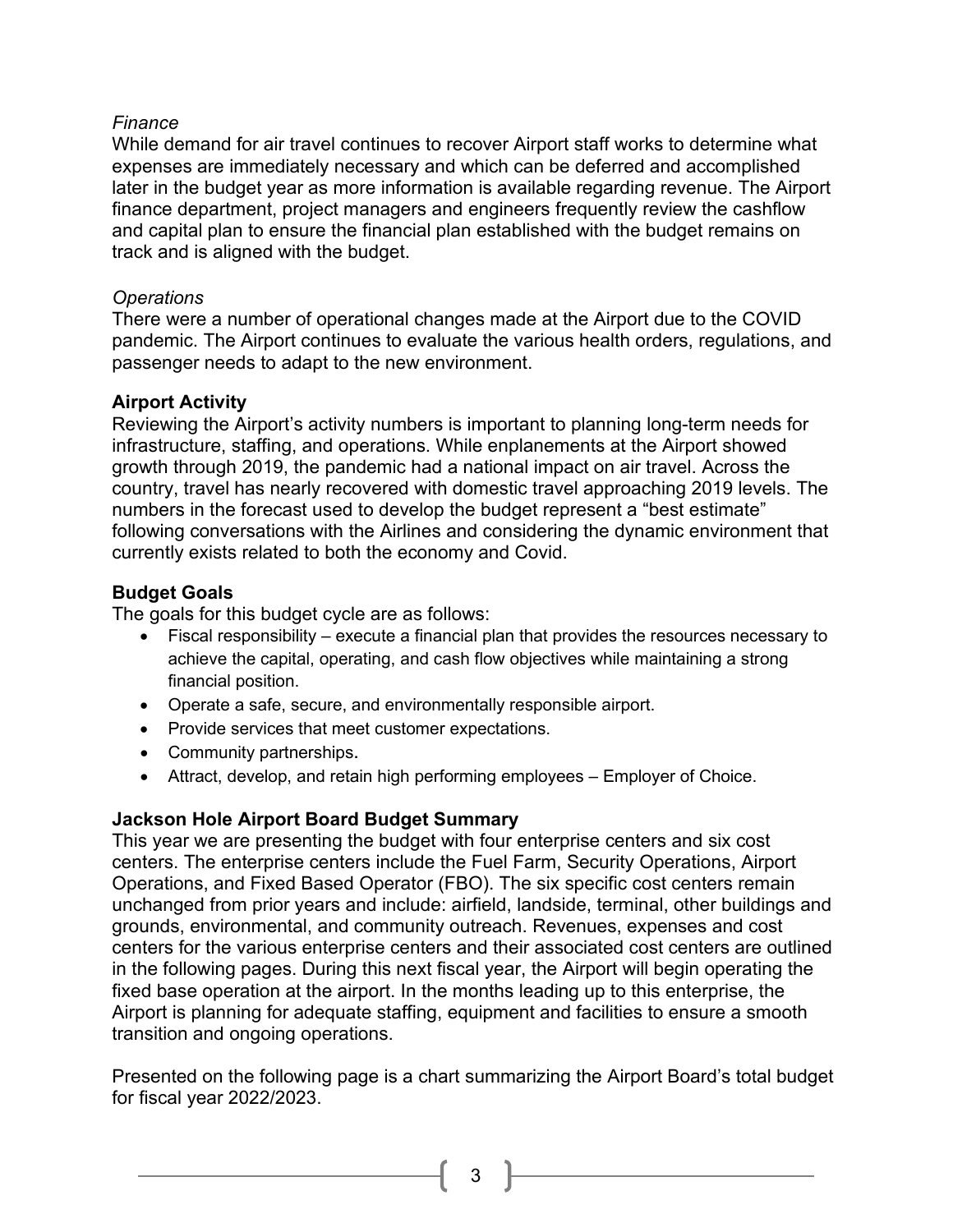| <b>Revenues</b>                                      |                                  | 2022-2023      |
|------------------------------------------------------|----------------------------------|----------------|
|                                                      | <b>Airport Operations</b>        | 20,061,167     |
|                                                      | <b>Security Operations</b>       | 9,036,752      |
|                                                      | <b>Fuel Farm Operations</b>      | 26,590,520     |
|                                                      | FBO Operations (two months)      | 5,885,421      |
|                                                      | <b>ARPA Funds</b>                | 2,101,438      |
| <b>Total Revenue</b>                                 |                                  | 64,742,298     |
| <b>Expenses</b>                                      |                                  |                |
|                                                      | <b>Airport Operations</b>        | (19,033,233)   |
|                                                      | <b>Security Operations</b>       | (9,493,327)    |
|                                                      | <b>Fuel Farm Operations</b>      | (27, 397, 299) |
|                                                      | FBO Operations (two months)      | (5,908,675)    |
| <b>Total Expense</b>                                 |                                  | (61, 832, 535) |
|                                                      | <b>Net Income</b>                | 2,909,763      |
| <b>Capital and Debt Sources</b>                      |                                  |                |
|                                                      | <b>Federal Grants</b>            | 11,450,670     |
|                                                      | <b>State Grants</b>              | 306,260        |
|                                                      | <b>Fuel Fees</b>                 | 2,890,568      |
|                                                      | Passenger Facility Charges       | 1,800,000      |
|                                                      | <b>Customer Facility Charges</b> | 1,700,000      |
|                                                      | Loan Funding                     | 34, 111, 282   |
| <b>Total Capital and Debt Sources</b>                |                                  | 52,258,781     |
| <b>Capital Expenditures</b>                          |                                  |                |
|                                                      | <b>FBO</b>                       | (18, 501, 282) |
|                                                      | Terminal                         | (22,077,743)   |
|                                                      | Airfield                         | (7,073,828)    |
|                                                      | Landside                         | (1,850,000)    |
|                                                      | Equipment                        | (347,000)      |
|                                                      | <b>Minor Capital Projects</b>    | (895,000)      |
| <b>Total Capital Expenditures</b>                    |                                  | (50, 744, 853) |
| <b>Debt Service</b>                                  |                                  |                |
|                                                      | Terminal                         |                |
|                                                      | Rental Car QTA                   | (1,412,020)    |
|                                                      | Fuel Farm                        | (950, 278)     |
|                                                      | FBO - Hangars                    |                |
|                                                      | Restaurant                       | (1, 237, 183)  |
| <b>Total Debt Service</b>                            |                                  | (3,599,481)    |
|                                                      | <b>Subtotal Capital and Debt</b> | (2,085,554)    |
| To/(From) Net Reserves FY 21/22                      |                                  | 824,209        |
| Unrestricted Cash Balance Forecast FYE June 30, 2022 | 9,131,481                        |                |
| Unrestricted Cash Balance Forecast FYE June 30, 2023 | 9,955,690                        |                |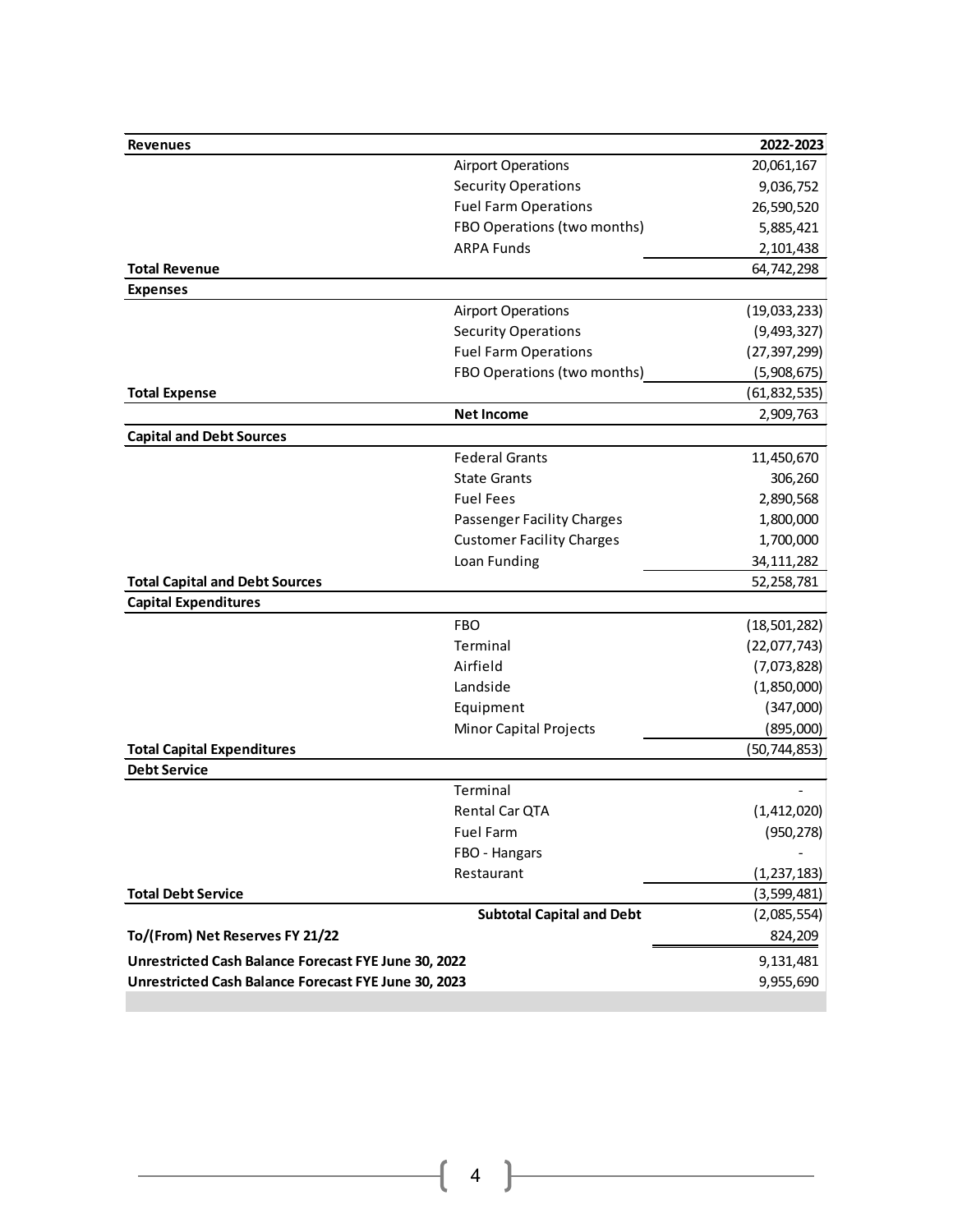### <span id="page-5-0"></span>Airport Operations

The Airport operating budget is a stand-alone enterprise center separate from security operations, fuel farm operations and FBO operations. All revenues generated from the operation of this enterprise center, including rents, landing fees, and other operating fees, will be used to offset the expenses related to airport operations. This budget year the airport will use the balance of the American Rescue Plan Act (ARPA) grant for operating expenses and debt service. The year-end balance expected from airport operations is anticipated to be -\$1,930,910 including airport funded capital expenses. This is before the \$2,101,438 in American Rescue Plan Act (ARPA) grant funding from Congress which was approved in fiscal year 2020/2021. The grant money can be used for any FAA approved airport operating expense or airport debt service. The funding will be used to support operating expenses and debt service payments in fiscal year 2022/2023. The specific details for the airport operations enterprise center are outlined on pages 6 – 12. The Airport's capital plan can be found on pages 16 – 17.

## <span id="page-5-1"></span>Security Operations

Security is an individual enterprise center with a separate budget from the Airport Operating budget. All income and expenses related specifically to security operations are in this enterprise center. Revenue is derived through the security screening of both passengers, and concessions entering the secure area of the airport. It also covers costs associated with overall airport security including additional airport security achieved through two contracts: one for contract night security services and the other with the Town of Jackson for federally mandated law enforcement officer presence during airport screening operations. The balance from operating the Security Operations enterprise center is -\$456,575. The Security Operations enterprise center details can be found on page 13.

## <span id="page-5-2"></span>Fuel Farm

The fuel farm operation has been set up with an individual operating budget as an enterprise center, it includes income, expense, and debt service payment. Fuel sales have been adjusted based on predicted activity levels for the upcoming budget year. Income includes fuel and glycol revenues, the administration fee on fuel and glycol, and the fees on fuel delivered. Fuel farm expenses include fuel and glycol purchases, glycol recovery and trucking expenses, labor, overhead and maintenance expenses at the fuel farm, and glycol recapture pad and debt service. Year-end income anticipated to be received from the fuel farm operations are \$1,133,511 after debt service. The fuel farm enterprise center information is detailed on page 14.

## <span id="page-5-3"></span>Fixed Base Operation

The fixed base operation provides aeronautical services for both general aviation and airline aircraft, additionally it supports private aviation passengers and crew. The FBO has been set up as the fourth enterprise center with an individual operating budget that includes income, expense, and payroll activity. For fiscal year 2022/2023 the FBO will be operated by the Airport beginning on May 1 (two months). Year-end net income anticipated to be received from the FBO are -\$23,254. The FBO enterprise center information is detailed on page 15.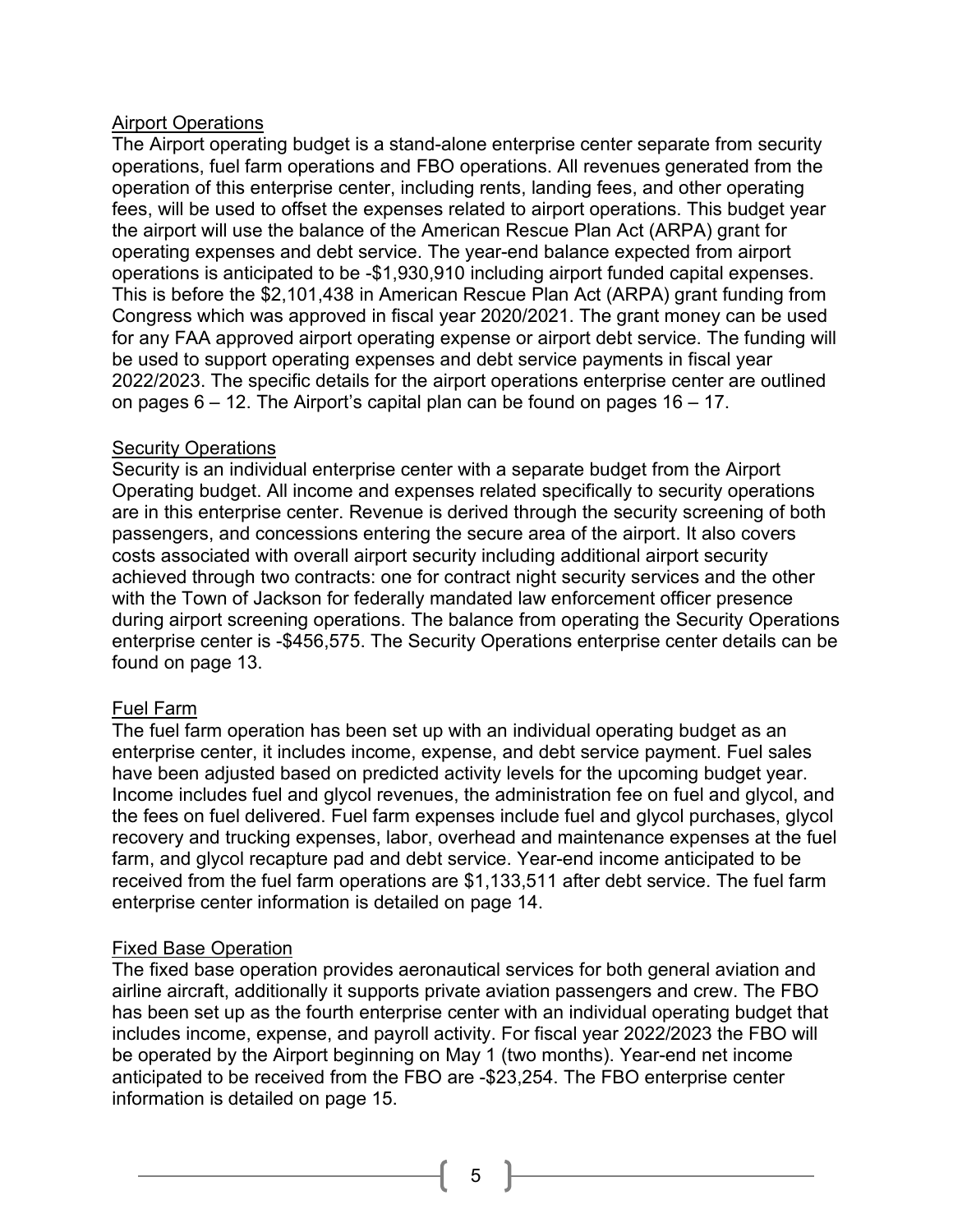#### <span id="page-6-0"></span>**Airport Operations Revenue Summary**

The Airport does not have the authority to tax and does not use local tax dollars, property tax or sales tax. Aeronautical revenues are collected from both the fixed base operator and the airlines as well as other aeronautical users of the airport. Nonaeronautical revenues are collected from a variety of sources including terminal concessions, rental cars and parking. These revenue streams are used to fund cost center expenses. There are six revenue centers for airport operations including air carriers, rental cars, general aviation, concessions, parking/ground transportation, and other income. A more detailed review of the anticipated revenues and sources for each of these profit centers is below.



## **Airport Operations Income Budget FY 2022/2023**

#### Air Carriers

Air Carrier income is derived from two sources: landing fees and terminal rents. These revenues are used to offset expenses related to the airfield and terminal operations. Landing fees are calculated on a maximum certified gross weight (CGW) basis and will adjust to \$5.77 per 1,000 pounds landed CGW.

Air carrier revenue is expected to be \$7,295,628 in fiscal year 2022/2023. Of this, \$3,635,652 is terminal space rental and the remaining \$3,659,976 is landing fees.

## Rental Cars

Rental car revenue is predominantly composed of minimum annual guaranteed amounts (MAGs). The rental car agreements were re-bid in 2020 in an open competition process that established new MAGs. By contract, the on-airport rental car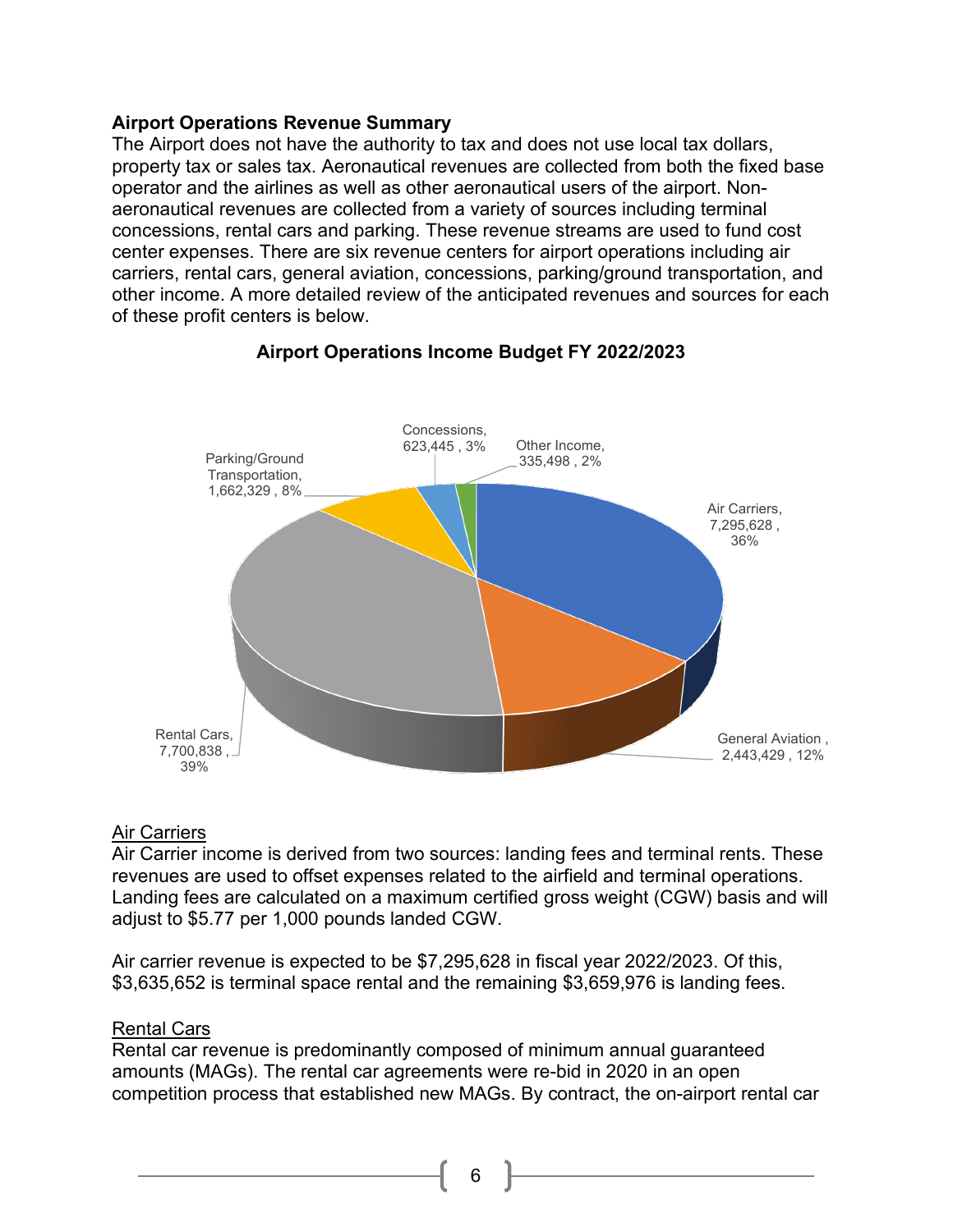companies are required to pay 10% of gross revenue or their MAG, whichever is higher. The rental cars also pay rent for space in the terminal and parking lot (including storage spaces) to help offset the expenses related to the terminal and landside cost centers. The terminal rent is calculated at the same rate as that charged to the air carriers. Finally, the rental cars pay rent, operations and maintenance costs for the use of the rental car quick turnaround (QTA) car wash facility. These fees help to offset the cost of operating the QTA facility. The rental car revenue for fiscal year 2022/2023 is anticipated to be \$7,700,838.

#### General Aviation

This revenue center includes landing fees as well as concession fees. The income is used to pay for airfield costs as well as environmental expenses and other operational expenses including snow removal and ARFF. This is budgeted to be \$2,443,429 for fiscal year 2022/2023.

#### **Concessions**

Much of the income from concessions is received from restaurant revenue. All concession revenue is dependent on activity level and has been adjusted based on anticipated reduced activity during the restaurant reconstruction. The restaurant revenue is composed of either a percentage of gross revenue or minimum annual guarantee. The operator pays whichever amount is higher. In addition to restaurant revenue, additional concession income is received from catering. The concession revenue stream helps to fund the terminal cost center. Revenue is budgeted to be \$623,445 for fiscal year 2022/2023.

#### Parking/Ground Transportation

Parking and ground transportation revenue includes parking fees and ground transportation access fees. A parking fee adjustment to include re-defining short- and medium-term parking has been included for budget purposes. Also included are adjustments to parking and ground transportation fees. These fees help to support the maintenance and upgrades of the airport's roadways and parking lots. For fiscal year 2022/2023, parking/ground transportation income is budgeted to be \$1,662,329.

#### Other Income

<span id="page-7-0"></span>Other income includes interest income, advertising income, and other airport revenue received from smaller lessees such as the cell tower or brochure space agreements. The budgeted amount for fiscal year 2022/2023 is \$335,498.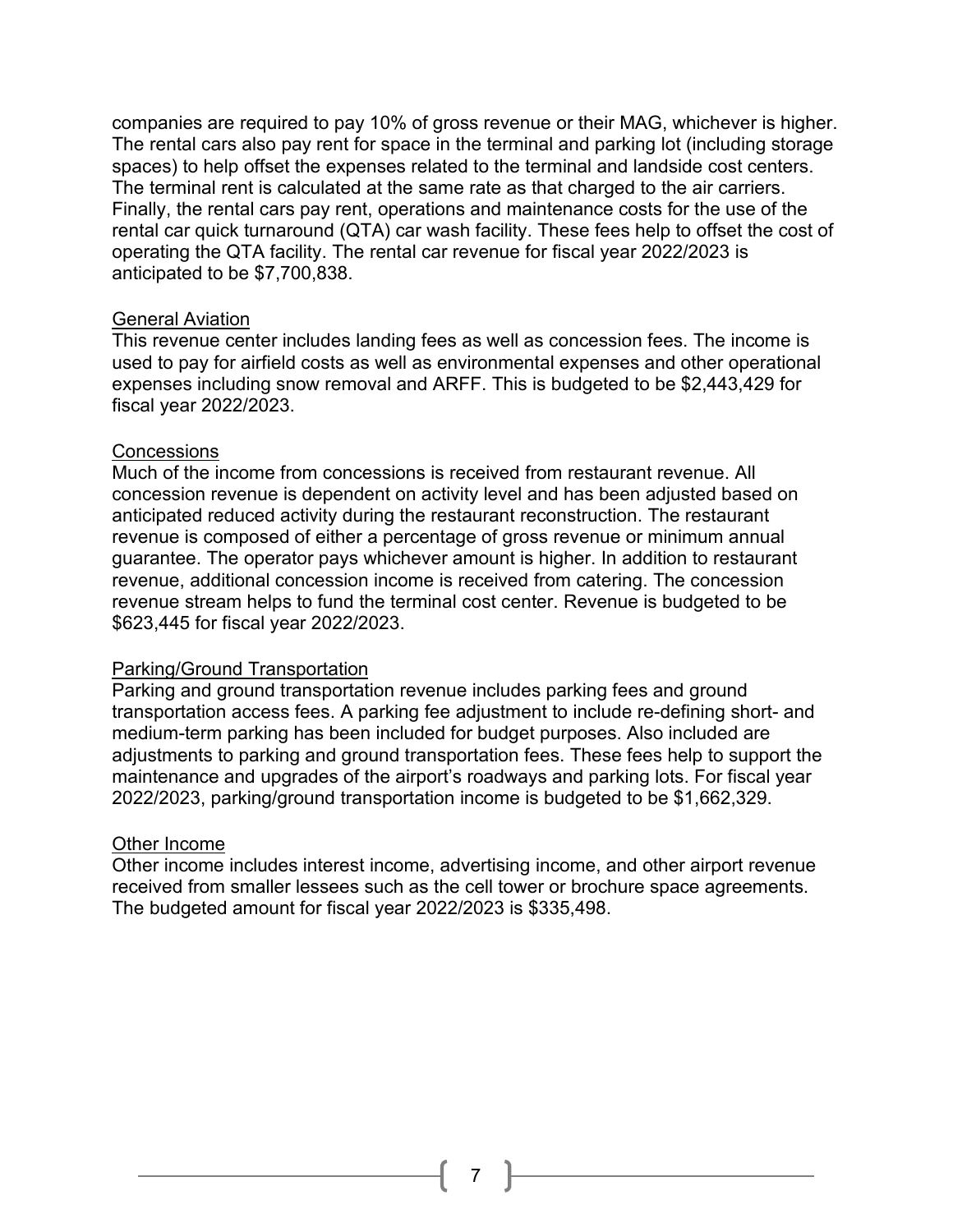#### **Airport Operations Expense Summary**

As presented on the following pages, the budget has been developed to accomplish the airport's financial objectives. These objectives were detailed above but more broadly include: 1) operate a safe, secure and environmentally responsible airport, 2) meet customer and community expectations, 3) capital reinvestment to deliver and maintain a facility that meets the needs of the traveling public.



**Airport Operations Expense Budget FY 2022/2023**

Budgeted expenses for airport operations total \$19,033,233. Operating expenses exclude security operations, fuel farm expenses, and FBO expenses as those are reflected in separate budgets on pages 13 (security), 14 (fuel farm) and 15 (FBO) following the detailed cost center information.

The number of full-time equivalent staff for Airport (non-screening) employees is projected to increase to 62 for this upcoming fiscal year 2022/2023 including seasonal hosts and seasonal winter operations employees. A key change in the Airport's staffing will be the inclusion of an in-house custodial department with seven full time/year-round and seven full time/seasonal positions. Screening staff will remain at 62 including support staff. Finally, there is a planned 5% adjustment in health insurance this year.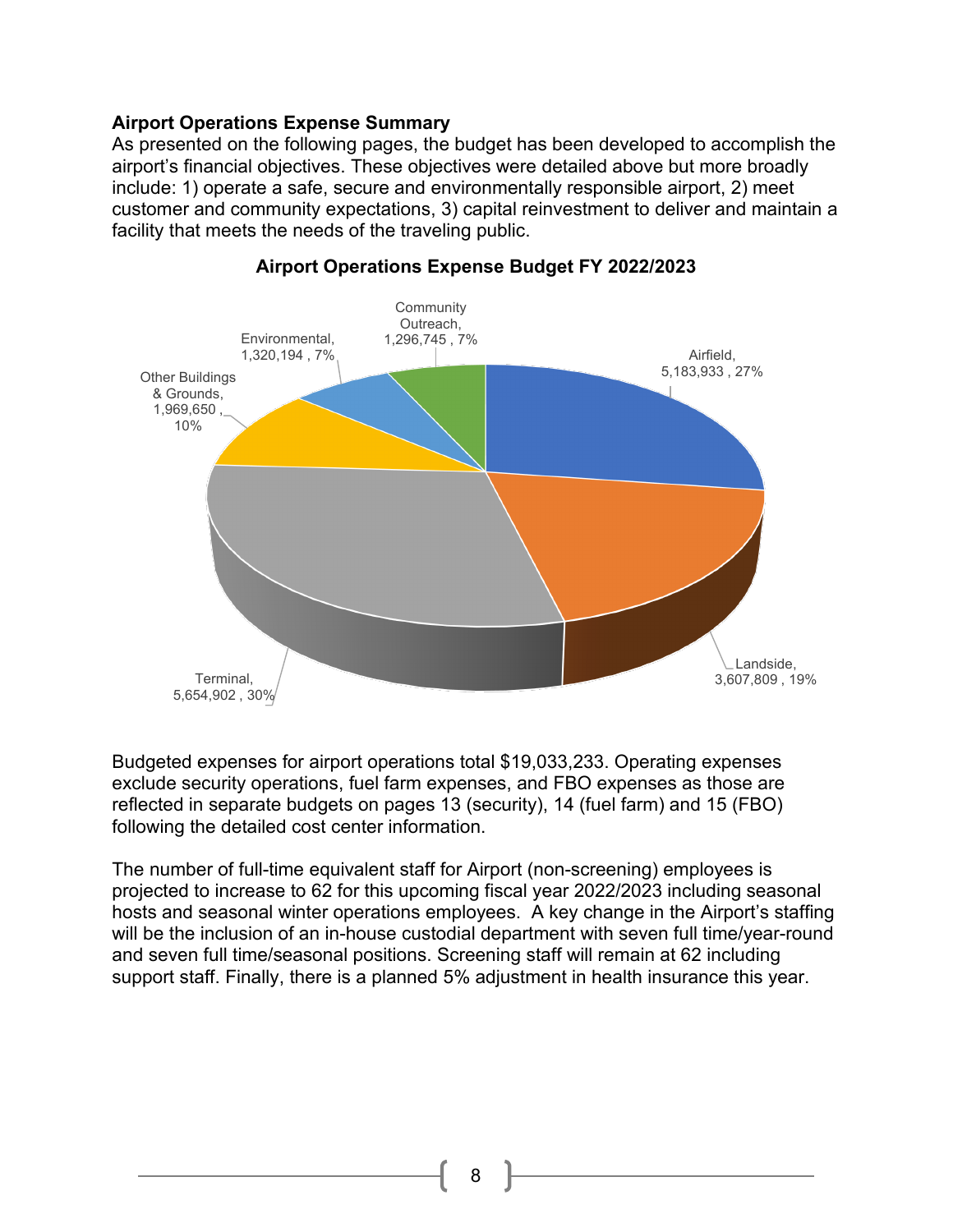## <span id="page-9-0"></span>**Airport Operations Budget Cost Centers**

Throughout this past year the Airport has been planning for a 78-day closure to occur for the runway reconstruction project just prior to the start of this budget (April 11 – June 27, 2022). Additionally, there have been several other terminal projects underway concurrently with the Airport runway closure.

There are six direct cost centers for the Airport: airfield, landside, terminal, other buildings and grounds, environmental, and community outreach. There are also 15 indirect cost centers for the Airport. The indirect cost centers include areas such as personnel expenses, utilities and building expenses, operations and maintenance expenses and equipment expenses.

In allocating overhead expenses to the cost centers, staff again reviewed staff hours dedicated to the centers as well as the budgeted costs associated with each indirect cost center. This was compared with the prior year's percentages to determine what, if any, adjustments were needed. The expenses for the indirect cost centers excluding administrative expenses were allocated to the direct cost centers based on this analysis. After those direct and indirect costs were allocated to the direct cost centers, administrative expenses were allocated based on the total actual direct and indirect costs for each cost center. The overall budget numbers allocated to each cost center can be found on the following table.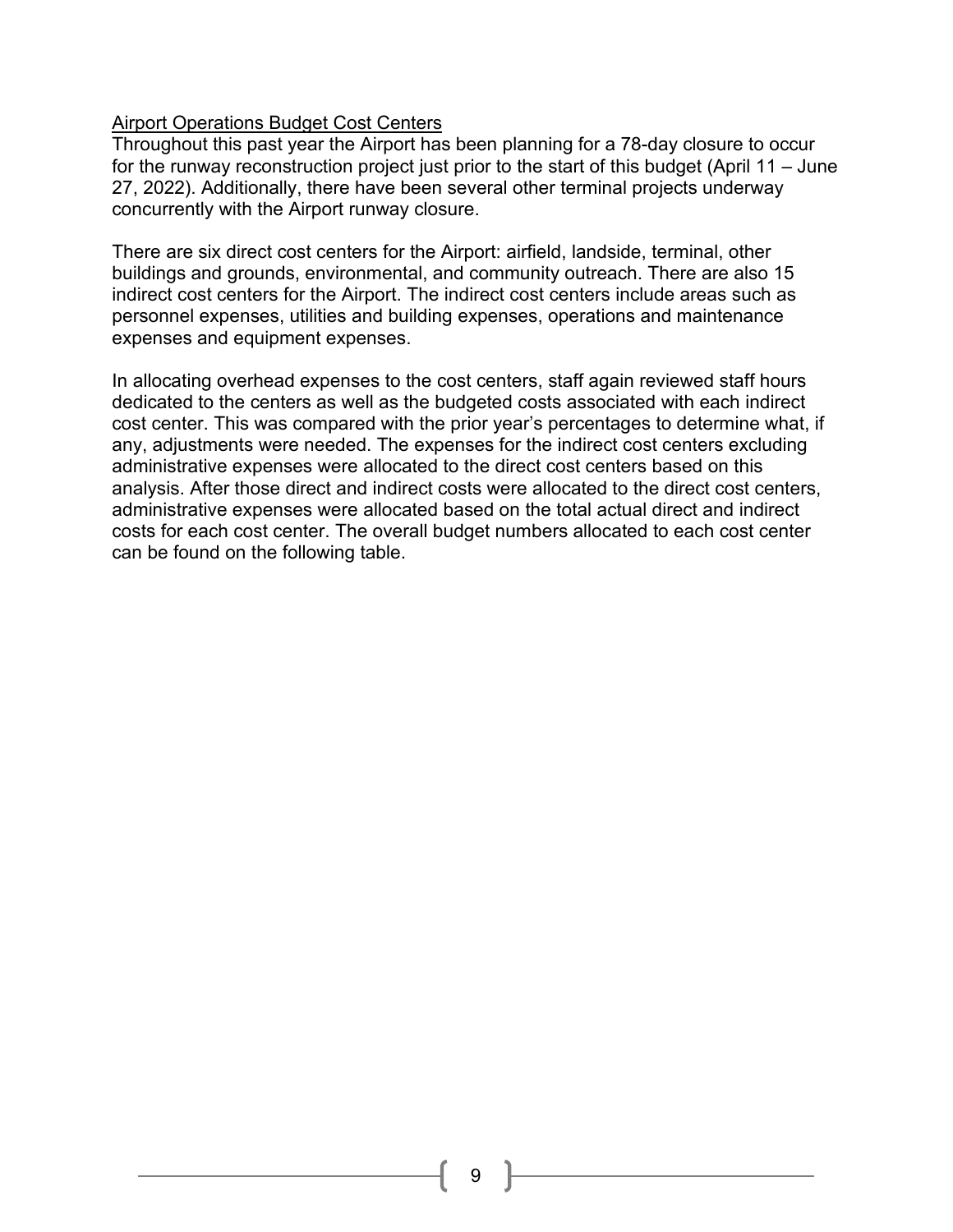|                                          | <b>Budget</b><br><b>Operating</b><br><b>Expense FY</b><br>2022-23 | <b>Airfield</b> | Landside  | <b>Terminal</b> | <b>Other</b><br><b>Buildings &amp;</b><br><b>Grounds</b> | Environmental            | Community<br><b>Outreach</b> |
|------------------------------------------|-------------------------------------------------------------------|-----------------|-----------|-----------------|----------------------------------------------------------|--------------------------|------------------------------|
| Payroll                                  | 9,434,378                                                         | 2,735,970       | 2,264,251 | 2,783,142       | 584,931                                                  | 330,203                  | 735,882                      |
| <b>Administrative Expense</b>            | 3,317,001                                                         | 1,160,950       | 663,400   | 1,061,440       | 331,700                                                  | 33,170                   | 66,340                       |
| <b>Utilities</b>                         | 675,623                                                           | 90,017          | 13,017    | 477,196         | 69,360                                                   | 16,867                   | 9,167                        |
| Snow Removal Expense/other               | 404,524                                                           | 329,468         | 65,114    |                 | 9,942                                                    |                          |                              |
| Equipment (non-capital) Expense          | 366,650                                                           | 135,870         | 58,720    | 77,035          | 82,256                                                   | 3,955                    | 8,814                        |
| <b>Customer &amp; Employee Relations</b> | 331,443                                                           |                 |           |                 |                                                          |                          | 331,443                      |
| Environmental Planning & Ops             | 1,104,698                                                         |                 | 169,050   | 49,550          |                                                          | 750,999                  | 135,100                      |
| $R$ & M - Building                       | 1,150,670                                                         |                 |           | 1,045,015       | 105,655                                                  |                          |                              |
| R & M - Operations                       | 329,500                                                           | 129,333         | 150,833   | 22,500          | 16,833                                                   |                          | 10,000                       |
| R & M - Vehicles                         | 353,090                                                           | 173,375         | 139,334   | 11,915          | 28,466                                                   |                          |                              |
| <b>Security Operations</b>               | 252,500                                                           | 75,750          | 75,750    | 75,750          | 25,250                                                   |                          |                              |
| <b>QTA Operations</b>                    | 413,756                                                           |                 |           |                 | 413,756                                                  | $\overline{\phantom{0}}$ |                              |
| <b>ARFF</b>                              | 442,400                                                           | 353,200         | 8,340     | 51,360          | 29,500                                                   | $\blacksquare$           |                              |
| Noise Monitoring and Fly Quiet Program   | 185,000                                                           |                 |           |                 |                                                          | 185,000                  |                              |
| <b>Control Tower Operation</b>           | 272,000                                                           |                 |           |                 | 272,000                                                  |                          |                              |
| <b>TOTAL OPERATING EXPENSE</b>           | 19,033,233                                                        | 5,183,933       | 3,607,809 | 5,654,902       | 1,969,650                                                | 1,320,194                | 1,296,745                    |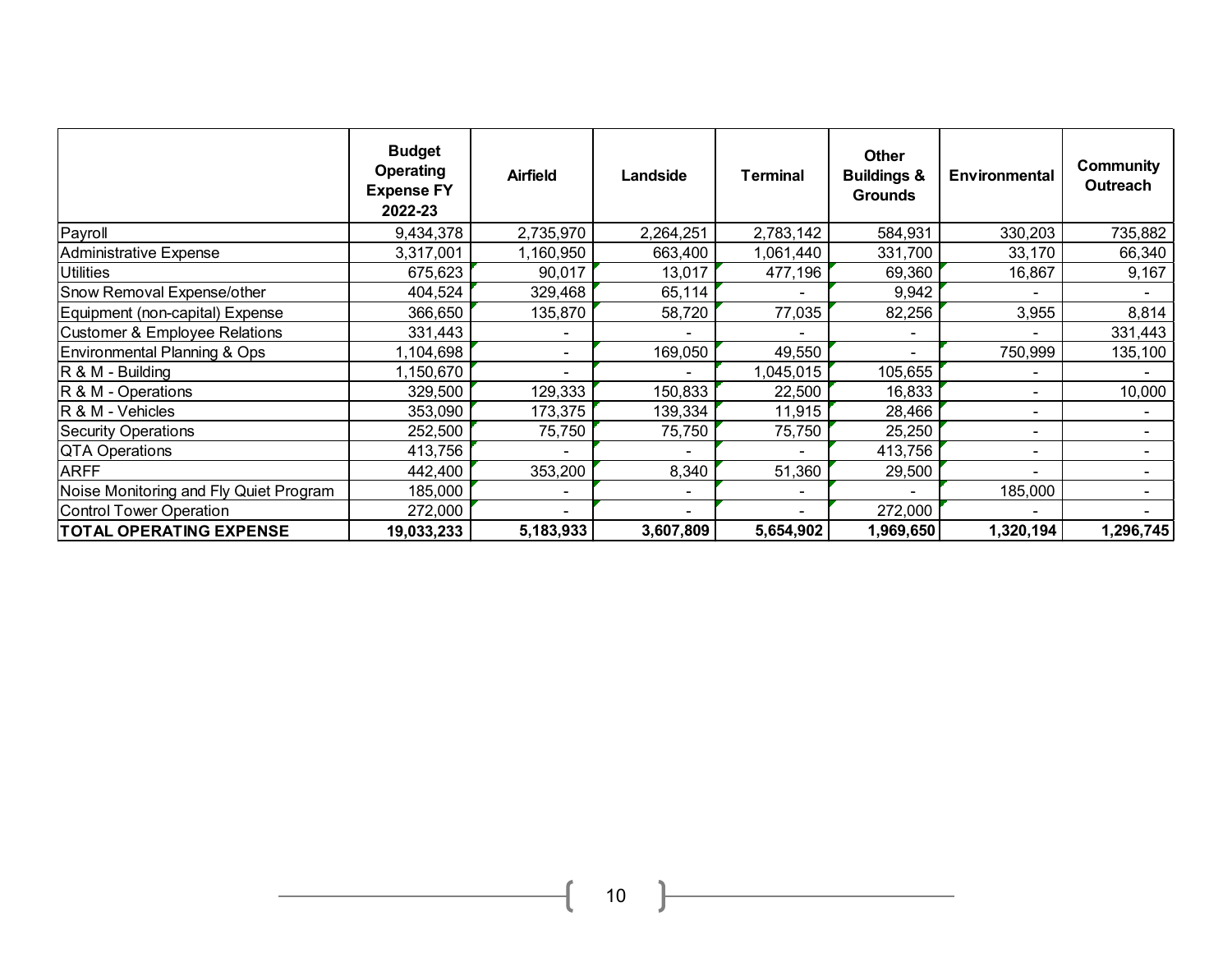#### <span id="page-11-0"></span>*Airfield Cost Center:*

This cost center includes the costs associated with the airfield and air carrier apron including snow removal, aircraft rescue firefighting, operations and maintenance expenses, and utilities expenses. The adjustment in this cost center is due to an increase in non-capital equipment, Aircraft Rescue and Fire Fighting (ARFF) expenses and snow removal. Non-capital equipment increased due to an investment in a bunker gear extractor and an ARFF self-contained breathing apparatus (SCBA) compressor. The adjustment in ARFF is a result of the anticipated transition to new Class B fire retardant and the expense for the full scale training this year. Snow removal expenses are tied to fuel and snow removal materials price increases.

#### <span id="page-11-1"></span>*Landside Cost Center:*

This cost center includes the expenses associated with the parking lots and roadways at the Airport. The adjustment in environmental planning and ops in the landside cost center is due to a reallocation of expenses. Repair and maintenance (R & M) operations increased as a result of some minor landside projects such as curb and fencing repairs.

## <span id="page-11-2"></span>*Terminal:*

Included in the terminal cost center are all costs associated with the terminal building including repair and maintenance, custodial, utilities, baggage system and certain security items related to access control (cameras, doors, alarms). Increases in this cost center include payroll and administrative expense. The adjustment in the terminal cost center is mostly due to payroll. This is reflective of the move from outsourcing custodial services to having them in-house. Administrative expense was adjusted to include additional IT needs in the terminal to meet growing cybersecurity demands and training needs for the new staff.

## <span id="page-11-3"></span>*Other Buildings and Grounds:*

This cost center includes the Airport owned hangars, control tower, and the rental car quick turnaround wash facilities. Like the terminal cost center, significant expenses in this cost center include operations and maintenance for these buildings, custodial, and non-capital equipment expenses. The most significant change is in QTA operations to account for increased maintenance needs as the facilities age. There is also an adjustment in payroll to account for the transition from outsourced custodial to in house custodial. Finally, there is an adjustment in control tower operation due to a need to support tower personnel costs to ensure adequate staffing and operating hours in the control tower.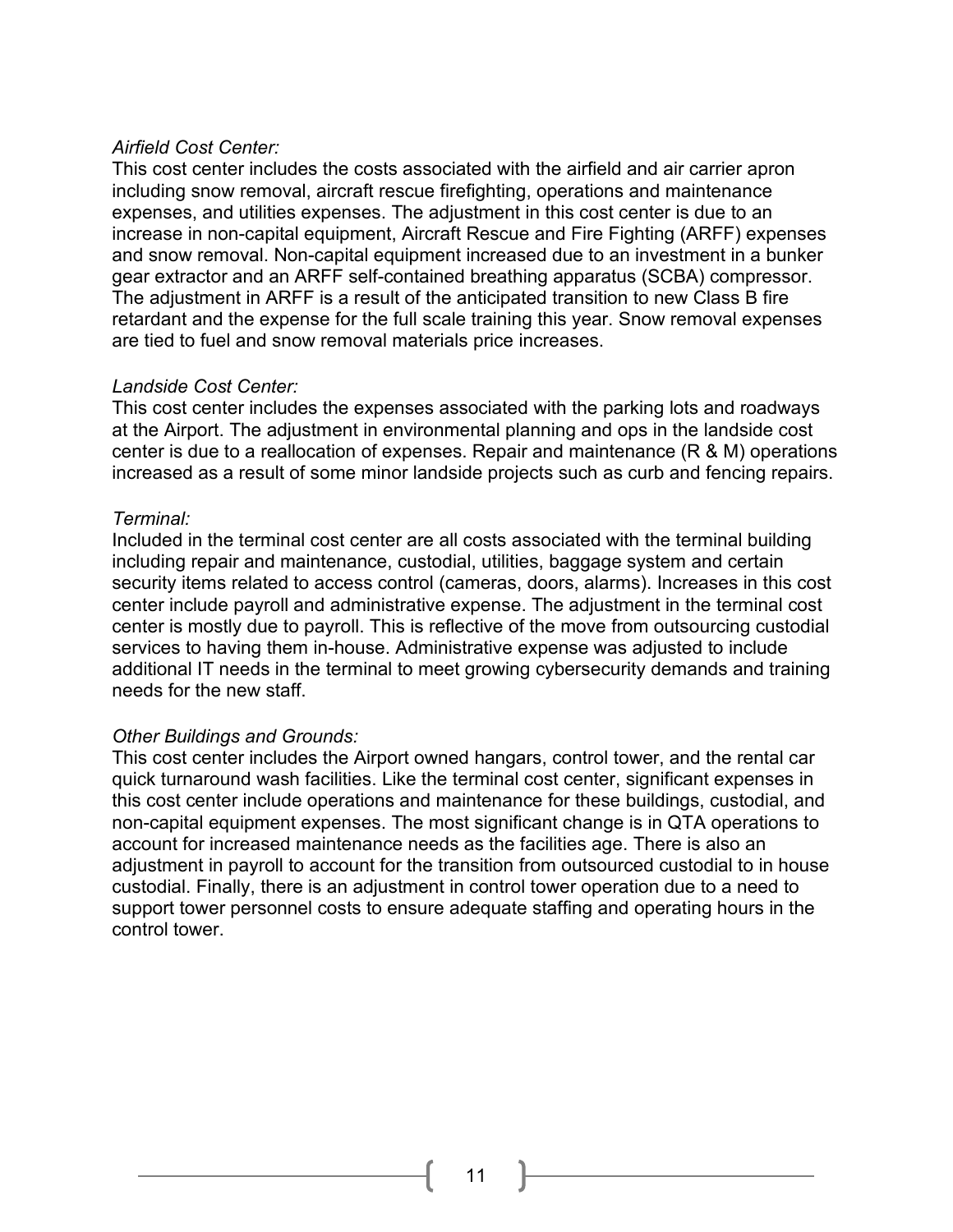#### <span id="page-12-0"></span>*Environmental:*

This past year the airport continued the progress made in the area of environmental initiatives. The objective this year is to continue to work on the previously established initiatives including the water quality initiatives, noise monitoring and the Fly Quiet Program.

#### <span id="page-12-1"></span>*Community Outreach:*

With the projected activity levels and proposed projects as well as the uncertainty regarding travel requirements during the ongoing COVID pandemic, continued messaging and community outreach remain important. This is reflected in an increase in the customer and employee relations indirect cost center. There have been utilities and equipment items included in this cost center which are related to telephone and computer expenses. The environmental expenses are associated with Good Traveler, carbon offsets, and work on the environmental initiatives.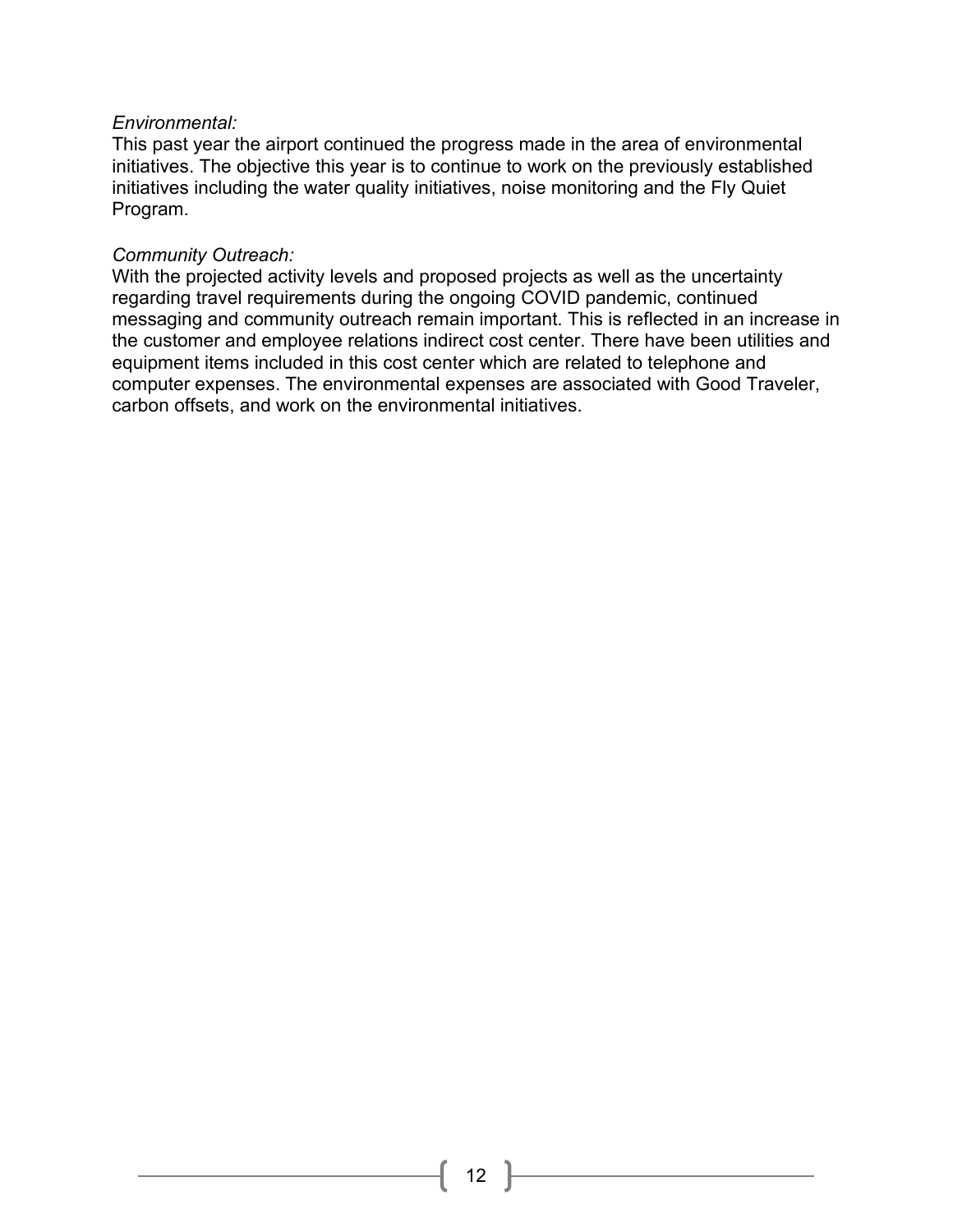#### <span id="page-13-0"></span>**Security Operations Budget**

The airport continues to reflect all security operations in a separate enterprise center. Expenses include the provision of security screening services, night security, and the costs associated with the Town of Jackson Law Enforcement Officer agreement. There is an increase in the night security agreement for FY 2022/2023. The security screening contract was extended for an additional year with TSA. All these items are reflected in the security operations budget which is presented below.

| <b>Revenues</b>          | FY 2022/2023  |
|--------------------------|---------------|
| <b>TSA Security</b>      | 8,896,927     |
| <b>TSALEO</b>            | 120,000       |
| <b>Security Badges</b>   | 19,825        |
| <b>Total Revenues</b>    | 9,036,752     |
| <b>Expenses</b>          |               |
| <b>Security Payroll</b>  | (8,683,692)   |
| Claims                   | (10,000)      |
| Consumables              | (100,000)     |
| <b>Night Security</b>    | (146,000)     |
| <b>TOJ LEO</b>           | (553, 635)    |
| <b>Total Expenses</b>    | (9, 493, 327) |
|                          |               |
| <b>Net Revenues JHAB</b> | (456,575      |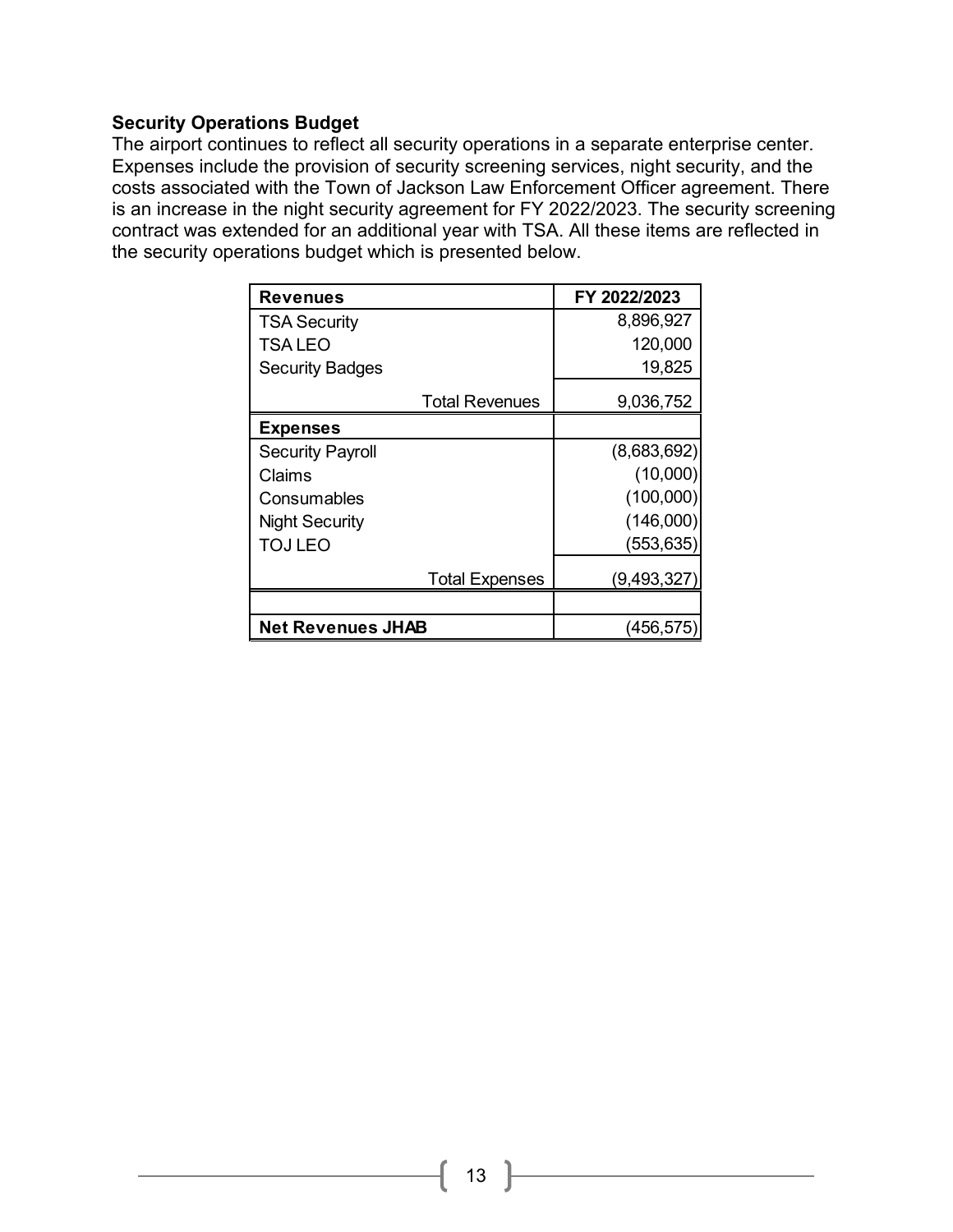## <span id="page-14-0"></span>**Fuel Farm Operations Budget**

The fuel farm operating budget is presented below. The fuel farm budget includes: staff overhead, fuel purchase expenses, maintenance, glycol trucking expenses, and insurance. Revenues include fuel sales (at cost), administration fees, and fuel facility use fees (\$0.25/gallon).

|                                   | <b>Total</b><br>FY 2022/2023 |
|-----------------------------------|------------------------------|
|                                   | <b>BUDGET</b>                |
| Revenues                          | 29,481,088                   |
| <b>Expenses</b>                   | 27,397,299                   |
| Funds available for debt service  | 2,083,789                    |
| Interest / Principal Loan Payment | 950,278                      |
| <b>Net Revenues</b>               | 1,133,51                     |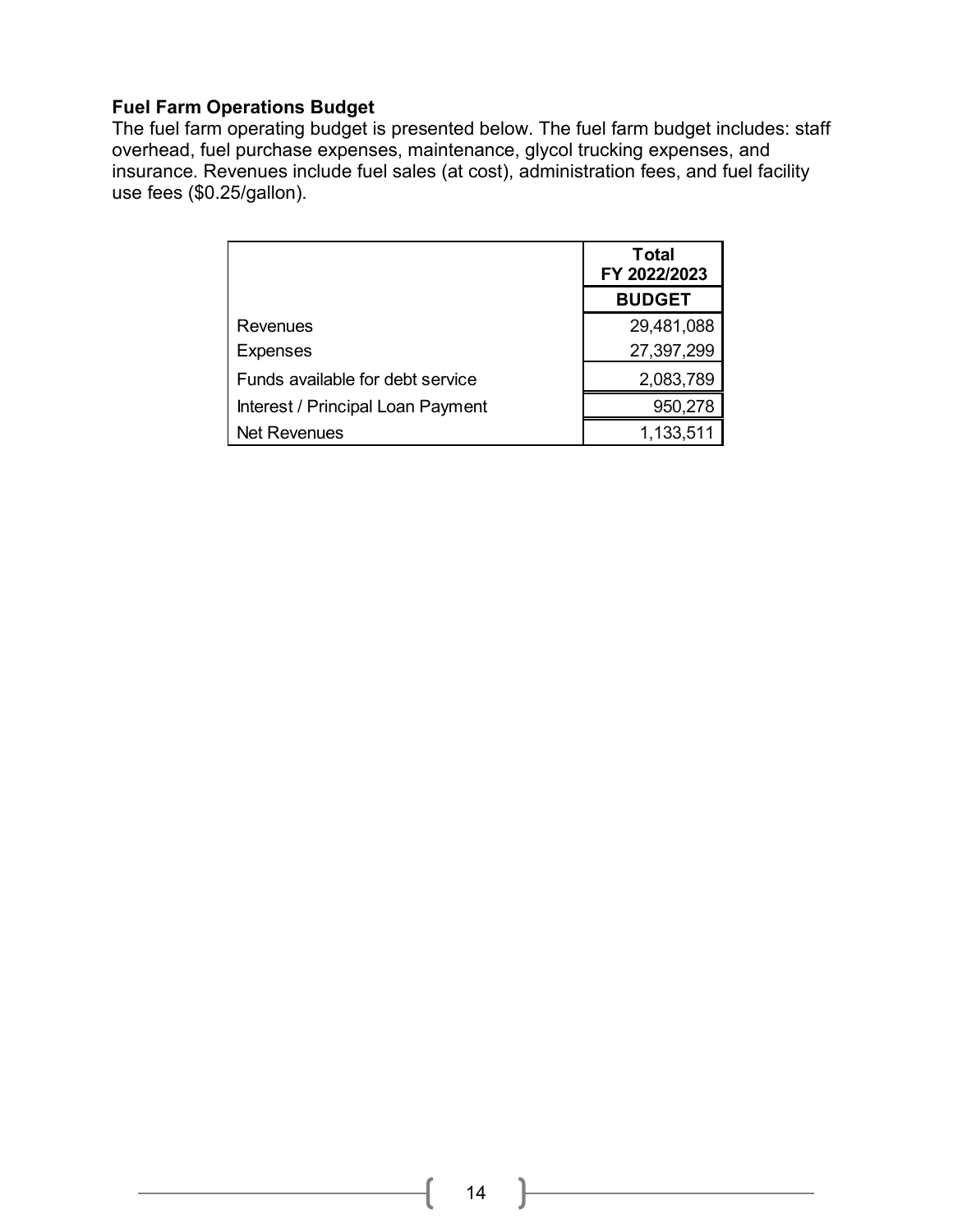## <span id="page-15-0"></span>**Fixed Base Operations Budget**

The airport will begin operating the fixed base operation (FBO) at 12:01 am on 5/1/2023. Therefore, two months of operation including revenues and all expenses such as payroll, rents and operating fees have been included in the FBO budget. Additionally, in anticipation of this enterprise, the airport will need to acquire equipment and bring on staff ahead of the transition.

|                          | Total         |
|--------------------------|---------------|
|                          | FY 2022/2023  |
|                          | <b>BUDGET</b> |
| <b>Revenues</b>          |               |
| <b>Fuel Revenue</b>      | 5,179,607     |
| Maintenance              | 63,972        |
| Parking/Handling/Tiedown | 358,018       |
| Hangar Revenue           | 161,000       |
| Landing Fees             | 122,824       |
| <b>Expenses</b>          |               |
| <b>Fuel Fees</b>         | 255,077       |
| Fuel/Glycol Expense      | 1,789,852     |
| <b>Operating Fees</b>    | 320,110       |
| Administrative           | 1,305,303     |
| Overhead                 | 2,238,333     |
| <b>Sub-Total Company</b> |               |
| Revenues                 | 5,885,421     |
| Expenses                 | 5,908,675     |
| <b>Net Revenues</b>      | (23, 254)     |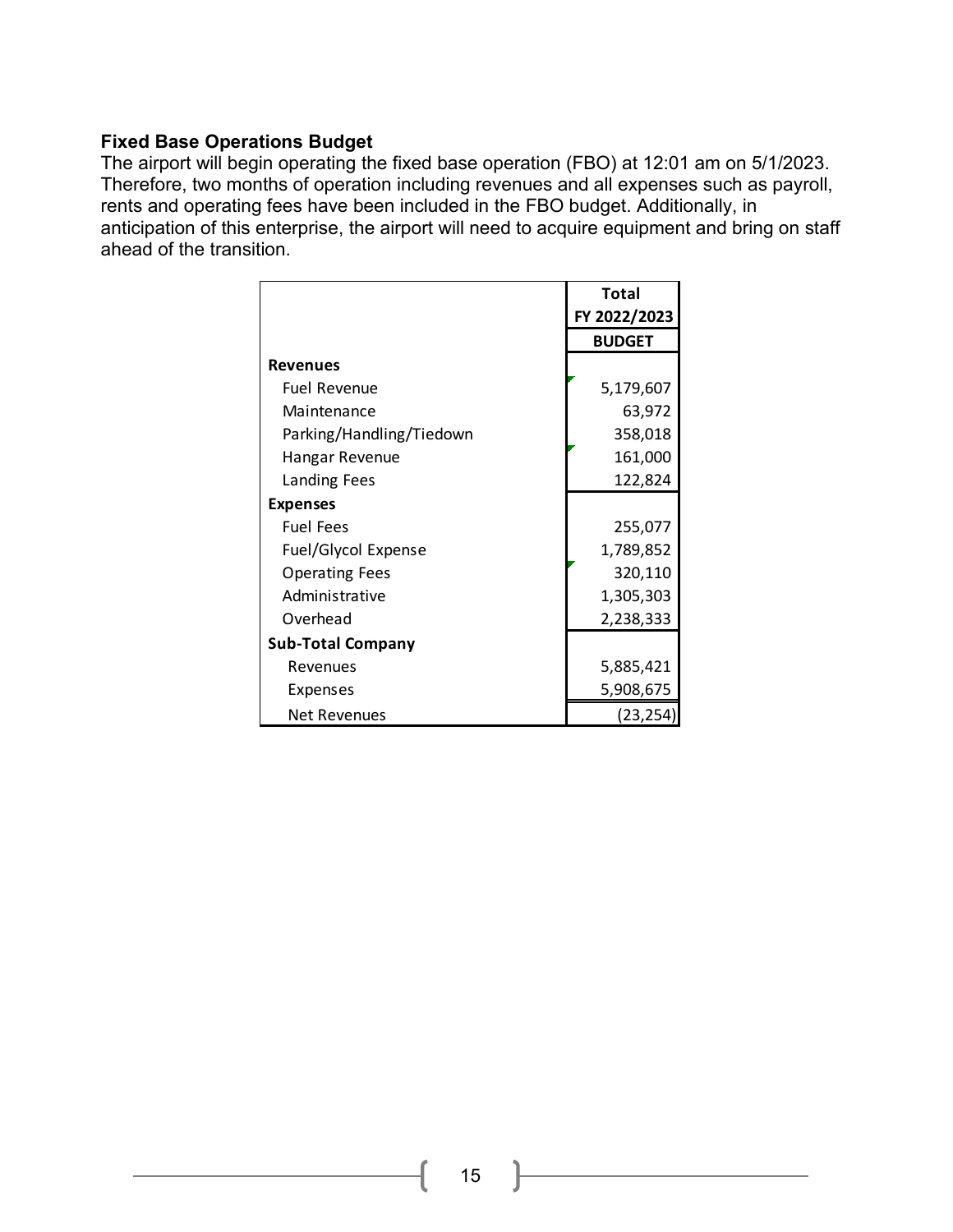## <span id="page-16-0"></span>**Debt**

All bonds issued by the Board are "revenue bonds" because they are secured by a specified revenue source. The Board holds sufficient funds as restricted cash to cover at least one year of debt service as well as other restricted cash investments to meet debt service requirements. For the fiscal year 2022/2023 the Board has three bonds outstanding. The Board decided to retire the terminal bonds during fiscal year 2021/2022 and to refinance the fuel facility bond under better terms. The outstanding debt service for the upcoming fiscal year is:

|                                     | <b>Annual Source</b> | <b>Annual Payment</b> |
|-------------------------------------|----------------------|-----------------------|
| FIB Rental Car QTA                  |                      | $-$1,435,001$         |
| FIB - Fuel Farm                     |                      | $-$ \$950,377         |
| FIB - Restaurant                    |                      | $-$1,385,477$         |
| <b>Total Bond Payments</b>          |                      | $-$3,770,855$         |
| Paid with CFC                       | \$1,435,001          |                       |
| Paid with Flow Fee                  | \$950,377            |                       |
| <b>Paid with Operating Revenues</b> | \$1,385,477          |                       |
| <b>Total Bond Sources</b>           | \$3,770,855          |                       |

## <span id="page-16-1"></span>**Capital Plan**

Capital expenses such as equipment purchases, and construction costs are funded through the Capital Improvement Program (CIP). Capital funds include the Federal Airport Improvement Program (AIP), state grant funds, Passenger Facility Charges (PFCs) and rental car Customer Facility Charges (CFCs). The Board will continue to work on the restaurant reconstruction project with was started during the airport closure. Additional projects anticipated this year include beginning construction of hangar 3 and design work for expansion of the existing stormwater detention system. The hangar 3 project is to replace previously removed infrastructure following the commitment made to build these hangars for locals who were displaced several years ago. There are also several minor capital projects the Airport intends to complete such as landside and airside pavement repairs and painting and equipment purchases. Staff continues to work closely with the construction management team to coordinate all projects and reduce the impacts to travelers as much as possible. Additionally, it is important to note that the CIP is developed each year and updated throughout the year as funding becomes available. The list is comprehensive and not all the listed projects may be completed in a single year. Priority projects are identified and may be accomplished as time and funding allows. All the proposed projects for FY 2022/2023 are detailed in Appendix 1.